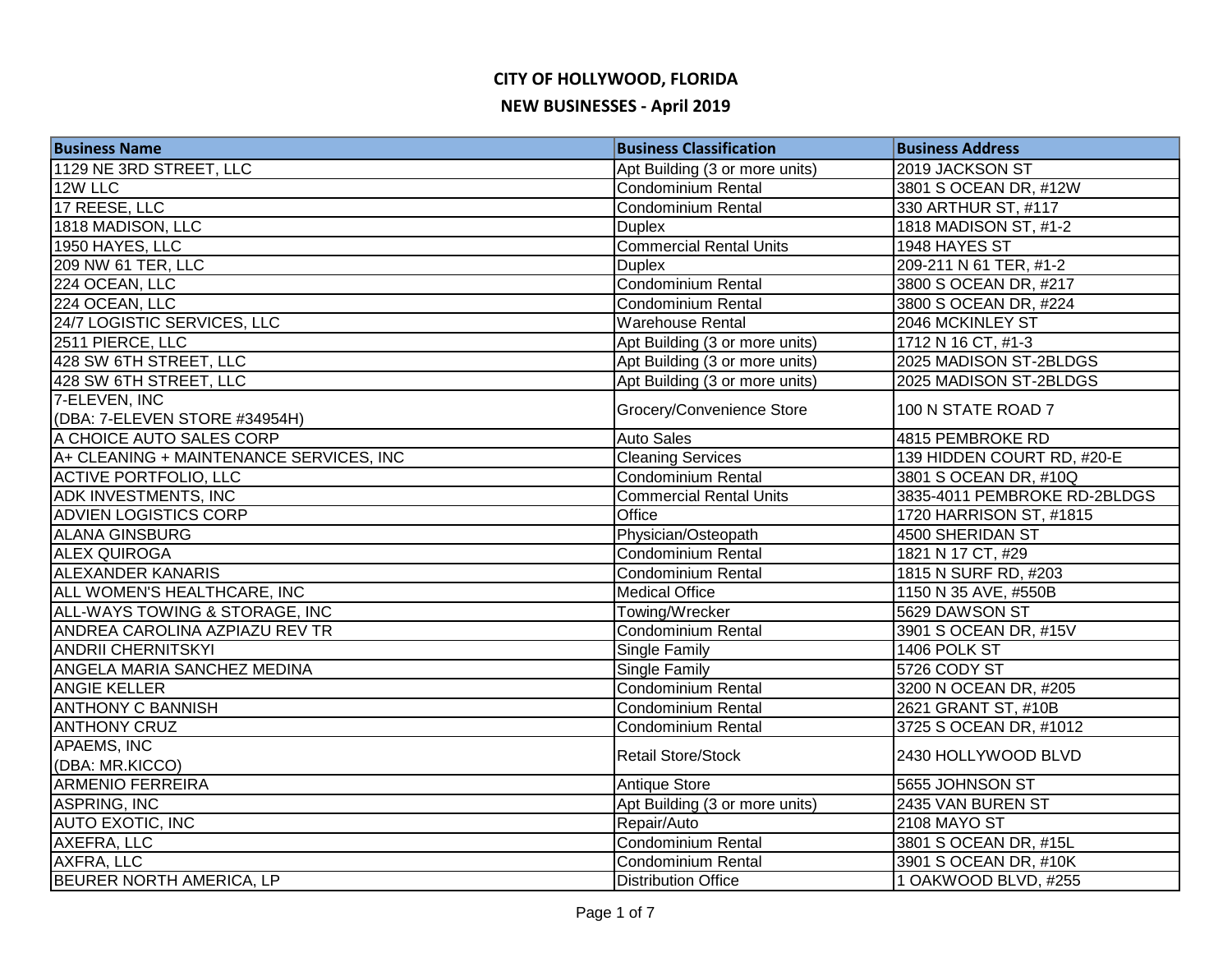# **CITY OF HOLLYWOOD, FLORIDA**

#### **NEW BUSINESSES - April 2019**

| <b>Business Name</b>                       | <b>Business Classification</b> | <b>Business Address</b>       |
|--------------------------------------------|--------------------------------|-------------------------------|
| <b>BOSPHORUS, LLC</b>                      | <b>Retail Store/Stock</b>      | 1940 N 30 RD, BAY 101, 132    |
| <b>CABURE, LLC</b>                         | <b>Condominium Rental</b>      | 3801 S OCEAN DR, #6L          |
| CALVARY CHAPEL CHURCH, INC                 | School/Affiliated With Church  | 1708 N 60 AVE                 |
| (DBA: CALVARY CHRISTIAN ACADEMY HOLLYWOOD) |                                |                               |
| <b>CARLOS BARBIERI TR</b>                  | Condominium Rental             | 1733 MAYO ST, #11             |
| <b>CARLOS G. SCOTT</b>                     | <b>Retail Store/Stock</b>      | 1940 N 30 RD, BAY 172         |
| <b>CARLOS OSORIO</b>                       | Single Family                  | 406 N 56 AVE                  |
| <b>CARPEDIEM IMPROVEMENTS, LLC</b>         | Office                         | 2719 HOLLYWOOD BLVD           |
| <b>CAVAMI ENTERPRISES, LLC</b>             | Office                         | 1918 HARRISON ST, #209        |
| CHC 336 INVESTMENTS, LLC                   | Condominium Rental             | 777 N OCEAN DR, #N336         |
| CHRISTIAN LUIS QUINTERO, MD                | Physician                      | 1150 N 35 AVE, #550B          |
| <b>CHRISTOPHER CARBONNEAU</b>              | Condominium Rental             | 1401 S OCEAN DR, #705         |
| COASTAL WATERWAY, LLC                      | <b>Condominium Rental</b>      | 2200 S OCEAN DR, #N 116       |
| <b>COMTREAD, INC</b>                       | <b>Retail Store/Stock</b>      | 1940 HARRISON ST, BAY 101-102 |
| (DBA: USBMEMORYDIRECT)                     |                                |                               |
| CONKRETA BUILDERS ELECTRIC LLC             | Contractor/Electrical          | 3800 N 28 TER                 |
| (DBA: GENERATOR SUPERCENTER OF BRO)        |                                |                               |
| <b>CRAIG TANIO</b>                         | Physician                      | 1930 HARRISON ST, #404        |
| DAMLOVE, LLC                               | Office                         | 7740 NW 40 ST                 |
| (DBA: HEAD LICE TREATMENT OF SO FL)        |                                |                               |
| DELIZIOSA, INC                             | Catering/Take Out              | 6811 JOHNSON ST               |
| <b>DENIS GAUTHIER</b>                      | Condominium Rental             | 5300 WASHINGTON ST, #226O     |
| <b>DENISE M DESELLIER</b>                  | <b>Condominium Rental</b>      | 1400 S OCEAN DR, #1207        |
| <b>DIER ESTATES, INC</b>                   | <b>Duplex</b>                  | 1818-1820 FILLMORE ST         |
| DOLPHIN FISH & CHICKEN CORP                | Restaurant/Bar                 | 1000 S STATE ROAD 7           |
| (DBA: QUICKIE'S BURGER FISH AND WINGS)     |                                |                               |
| DORIS M SCHWARTZ REV LIV TR                | <b>Condominium Rental</b>      | 1201 S OCEAN DR, #1811N       |
| <b>DTH CONTRATORS, LLC</b>                 | Contractor/General             | 611 N RAINBOW DR              |
| <b>DUMONT REALTY TR</b>                    | Condominium Rental             | 1315 N OCEAN DR, #203         |
| <b>DUMONT REALTY TR</b>                    | Condominium Rental             | 1315 N OCEAN DR, #204         |
| <b>EDWARD KIDDLE</b>                       | Veterinarians                  | 2864 HOLLYWOOD BLVD           |
| <b>EKATERINA &amp; OLEG RAYVICH</b>        | <b>Single Family</b>           | 736 HOLLYWOOD BLVD            |
| <b>ELAINE CRANDALL REV TR</b>              | Apt Building (3 or more units) | 324 HAYES ST, #1-3            |
| <b>ELLEN WINDHEIM</b>                      | Condominium Rental             | 1201 S OCEAN DR, #2404S       |
| ERAN 1661, LLC                             | Condominium Rental             | 2530 PIERCE ST, #104          |
| <b>ETON CENTERS CO, LLC</b>                | <b>Commercial Rental Units</b> | 700 S STATE ROAD 7            |
| <b>FAST BODY SHOP, INC</b>                 | Repair/Auto                    | 5812 DEWEY ST                 |
| FAUSTO FRANCISCO ANDRADE RODRIGUEZ, MD     | Physician                      | 1150 N 35 AVE, #550B          |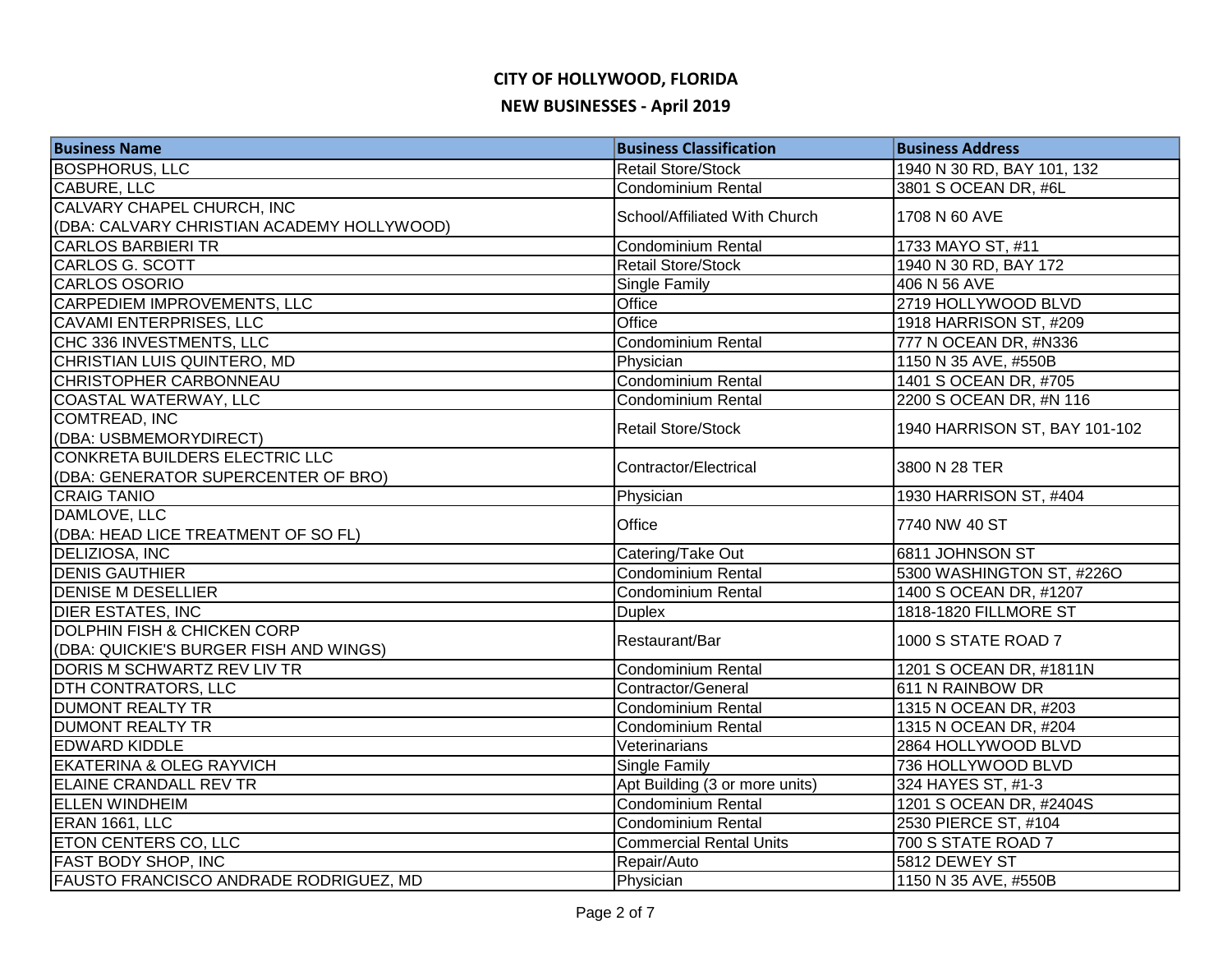| <b>Business Name</b>                               | <b>Business Classification</b> | <b>Business Address</b>            |
|----------------------------------------------------|--------------------------------|------------------------------------|
| <b>FAYE HOLAND REV LIV TR</b>                      | Condominium Rental             | 1201 S OCEAN DR, #1810S            |
| <b>FILLMORE APARTMENTS, INC</b>                    | Apt Building (3 or more units) | 1936-1938 JACKSON ST, #1-4         |
| FLY AWAY 2011, LLC                                 | Condominium Rental             | 3801 S OCEAN DR, #12Z              |
| <b>FRANCIS FRESH PRODUCE, INC</b>                  | <b>Retail Store/Stock</b>      | 1940 N 30 RD, BAY 049-052, 095-098 |
| <b>FRAXE, LLC</b>                                  | <b>Condominium Rental</b>      | 3901 S OCEAN DR, #12J              |
| <b>FREDDY VARGAS</b>                               | <b>Condominium Rental</b>      | 2641 POLK ST, #3                   |
| <b>GEDEON &amp; MORALES LAW GROUP, PLLC</b>        | Office                         | 2450 HOLLYWOOD BLVD, #104          |
| <b>GENESIS GLOBAL SOURCING, INC</b>                | Office                         | 1 OAKWOOD BLVD, #255               |
| <b>GLAMOUR ENVIRONMENTAL, INC</b>                  | Contractor/Specialty           | 4730 N 31 CT                       |
| <b>GLOBAL KEY REALTY, LLC</b>                      | <b>Broker/Real Estate</b>      | 4835 HOLLYWOOD BLVD, #2            |
| <b>GUICOM RE, LLC</b>                              | Condominium Rental             | 3801 S OCEAN DR, #10D              |
| <b>GURU CAT, LLC</b>                               | <b>Retail Store/Stock</b>      | 1940 N 30 RD, BAY 243              |
| HAPPY PET, LLC                                     | <b>Animal Training</b>         | 1646 FUNSTON ST                    |
| HARDING 325, LLC                                   | <b>Commercial Rental Units</b> | 325 HARDING ST                     |
| HARDING 325, LLC                                   | Hotel/Motel                    | 325-327 HARDING ST                 |
| HARRY BERRY REALTY, INC                            | <b>Broker/Real Estate</b>      | 3812 CLEVELAND ST                  |
| HAYES 6, LLC                                       | Single Family                  | 6215 FLETCHER ST                   |
| <b>HERNAN F GUTIERREZ</b>                          | <b>Condominium Rental</b>      | 2240 JOHNSON ST, #202              |
| HOLY CROSS ROMANIAN ORTHODOX CHURCH OF BROWARD INC | <b>Duplex</b>                  | 421-431 N 63 AVE                   |
| <b>HSIU-LIN KUO</b>                                | Condominium Rental             | 3000 S OCEAN DR, #816              |
| <b>IGUANA SOLUTIONS, LLC</b>                       | Animal Trapping                | 1827 SCOTT ST                      |
| <b>ILIA GRADEL</b>                                 | <b>Condominium Rental</b>      | 1500 S OCEAN DR, #B16              |
| <b>INSERVICES MC, LLC</b><br>(DBA: NUTRIAREPAS)    | <b>Retail Store/Stock</b>      | 1940 N 30 RD, BAY 352              |
| <b>ISLAND NATURAL ORIGINALS, LLC</b>               | <b>Retail Store/Stock</b>      | 1940 N 30 RD, BAY 90               |
| JA LOPEZ AUTO IMPORT, LLC                          | <b>Auto Sales</b>              | <b>5805 PLUNKETT ST</b>            |
| <b>JC SCOTT, LLC</b>                               | Apt Building (3 or more units) | 1959 SCOTT ST, #1-4                |
| JC WINDOW TINTS, LLC                               | <b>Window Tinting</b>          | 5716 RODMAN ST, #9                 |
| <b>JEAN-FRANCOIS CHARTIER</b>                      | <b>Condominium Rental</b>      | 2230 JACKSON ST, #9W               |
| <b>JOHN &amp; MARIE RUGGIRELLO</b>                 | Condominium Rental             | 5300 WASHINGTON ST, #210V          |
| JOHN PAUL BELLINA                                  | <b>Duplex</b>                  | 5621 GARFIELD ST                   |
| <b>JOHN PIERSON</b>                                | <b>Commercial Rental Units</b> | 5601 PEMBROKE RD                   |
| <b>JOSETTE SAINT-FLEUR</b>                         | <b>Condominium Rental</b>      | 5300 WASHINGTON ST, #334P          |
| JOSHUA BLOOMSTONE, MD                              | Physician                      | 3501 JOHNSON ST                    |
| <b>JULIO C VALDES GUERRERO</b>                     | <b>Retail Store/Stock</b>      | 1940 N 30 RD, BAY 325-326          |
| <b>JUSTIN FRANCIS</b>                              | Office                         | 4006 PIERCE ST                     |
| KASBATI INVESTMENTS, LLC                           | <b>Duplex</b>                  | 6109-6111 DEWEY ST                 |
| <b>KRISTAL POOL SERVICE CORP</b>                   | 9387 Pool Maintenance          | 1918 N 45 AVE                      |
|                                                    |                                |                                    |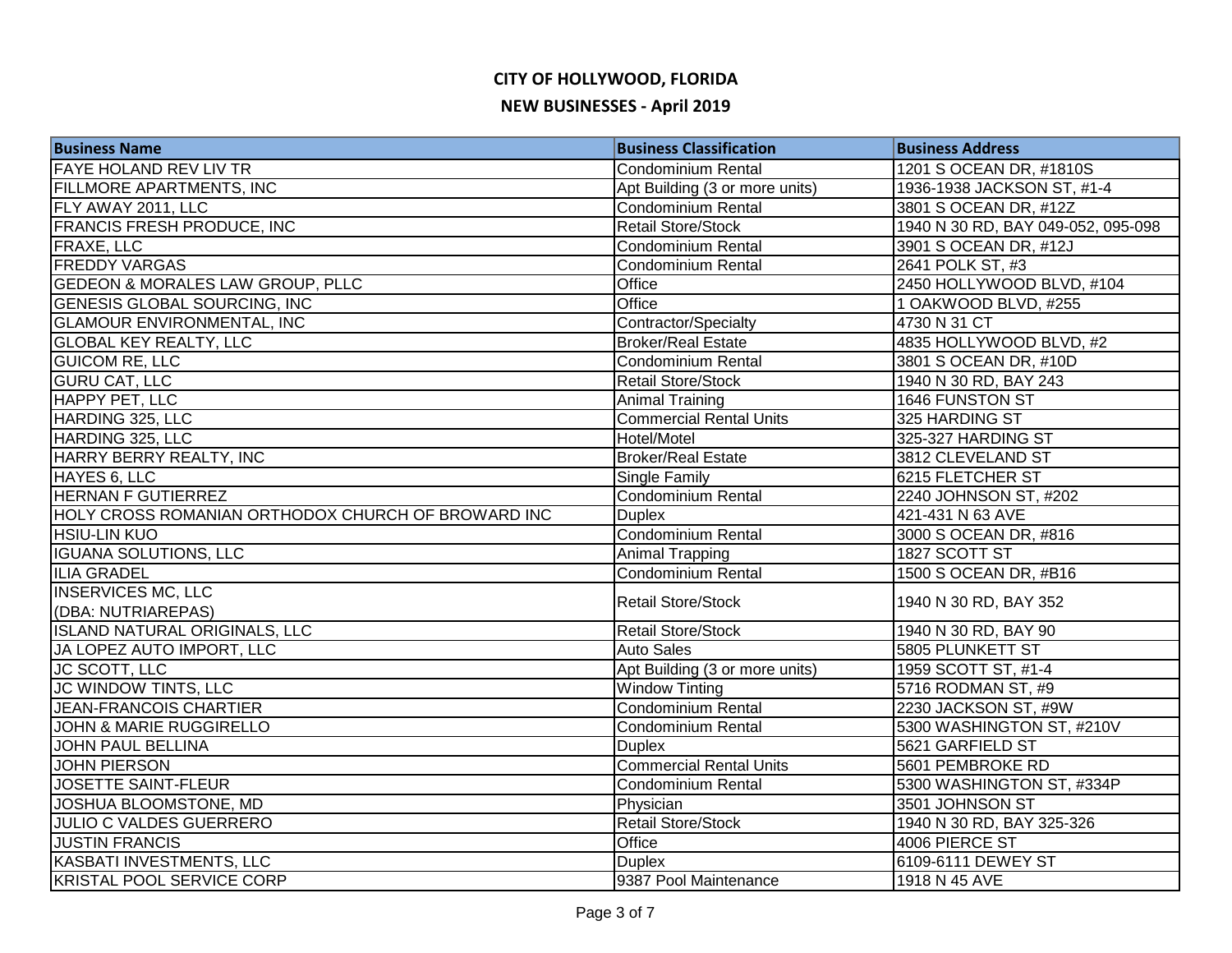| <b>Business Name</b>                                    | <b>Business Classification</b>              | <b>Business Address</b>                   |
|---------------------------------------------------------|---------------------------------------------|-------------------------------------------|
| LA PAMPITA, LLC                                         | <b>Condominium Rental</b>                   | 3801 S OCEAN DR, #14U                     |
| LA ROCHELLE, LLC                                        | <b>Condominium Rental</b>                   | 2230 JACKSON ST, #4W                      |
| LAGUNA BEACH INTERINVEST CORP                           | Condominium Rental                          | 3801 S OCEAN DR, #10V                     |
| LHP PROPERTY INVESTMENTS, LLC                           | Apt Building (3 or more units)              | 1719-1721 JEFFERSON ST                    |
| <b>LILIAN MARIGAN</b>                                   | Condominium Rental                          | 2324 TAYLOR ST, #1                        |
| <b>LILIAN MARIGAN</b>                                   | Condominium Rental                          | 2324 TAYLOR ST, #2                        |
| LIMARE, LLC                                             | <b>Condominium Rental</b>                   | 3801 S OCEAN DR, #2F                      |
| LIMARE, LLC                                             | Condominium Rental                          | 3801 S OCEAN DR, #11M                     |
| <b>LIUBOV GUSAROVA</b>                                  | Single Family                               | 741 TYLER ST-2 BLDGS                      |
| <b>LIZA GAMIZ</b>                                       | <b>Condominium Rental</b>                   | 1947 TAYLOR ST, #1                        |
| <b>LOS JAZMINES, LLC</b>                                | Condominium Rental                          | 3801 S OCEAN DR, #2Z                      |
| <b>LOS PIRINEOS CORP</b>                                | Condominium Rental                          | 3000 S OCEAN DR, #1212                    |
| LUMINICA DJULVEZAN                                      | <b>Condominium Rental</b>                   | 1832 MADISON ST, #104                     |
| MAG MANAGEMENT SERVICES, INC                            | <b>Duplex</b>                               | 2724-2726 JOHNSON ST                      |
| MAID FROM HEAVEN CLEANING COMPANY, LLC                  | <b>Cleaning Services</b>                    | 1828 TAFT ST, #1                          |
| MAIN STREET RENEWAL, LLC                                | Property Management (more than 10<br>units) | 1 OAKWOOD BLVD, #221                      |
| <b>MARIA C TINDALL</b>                                  | <b>Single Family</b>                        | 224 S 57 AVE                              |
| <b>MARIA CRISTINA MORALES</b>                           | Attorney                                    | 2450 HOLLYWOOD BLVD, #CU104               |
| <b>MARIA NELLY ROMERO</b>                               | Single Family                               | 2245 CODY ST                              |
| MARTIN E KEISCH, M.D.                                   | Physician                                   | 3700 WASHINGTON ST, #302                  |
| <b>MARY ANN SCHITTINO</b>                               | Condominium Rental                          | 1201 S OCEAN DR, #1509S                   |
| <b>MATFLOR 2 LLC</b>                                    | Condominium Rental                          | 3801 S OCEAN DR, #10R                     |
| <b>MATTHEW R WENDLER</b>                                | Attorney                                    | 4000 HOLLYWOOD BLVD, #485<br><b>SOUTH</b> |
| <b>MAURICE MCABIAN</b>                                  | Condominium Rental                          | 1201 S OCEAN DR, #206N                    |
| <b>MAZAL RENTALS, LLC</b>                               | Single Family                               | 1411 HAYES ST                             |
| <b>MAZAL RENTALS, LLC</b>                               | <b>Single Family</b>                        | 1438 GARFIELD ST                          |
| MENCIA M GOMEZ DE VARGAS, MS                            | Physician                                   | 3700 WASHINGTON ST, #304                  |
| <b>MESICKA PROPERTIES, LLC</b>                          | <b>Condominium Rental</b>                   | 3670 N 56 AVE, #709                       |
| <b>METAL &amp; ROAD, LLC</b>                            | <b>Condominium Rental</b>                   | 3801 S OCEAN DR, #8W                      |
| <b>MICHELE JAMES</b>                                    | Condominium Rental                          | 5300 WASHINGTON ST, #232P                 |
| MICHELE S PRIMEAU                                       | <b>Condominium Rental</b>                   | 3450 LAUREL OAKS LN, #2203                |
| MING-YI ZHU                                             | <b>Condominium Rental</b>                   | 2501 S OCEAN DR, #1534                    |
| <b>MONA RABABEH</b>                                     | <b>Cleaning Services</b>                    | 2918 JACKSON ST, #13                      |
| MONTANA RECORDS, LLC                                    | <b>Office</b>                               | 2058 MONROE ST                            |
| <b>MORAN FOODS, LLC</b><br>(DBA: SAVE A LOT 26140-5555) | Grocery/Convenience Store                   | 820 S 60 AVE                              |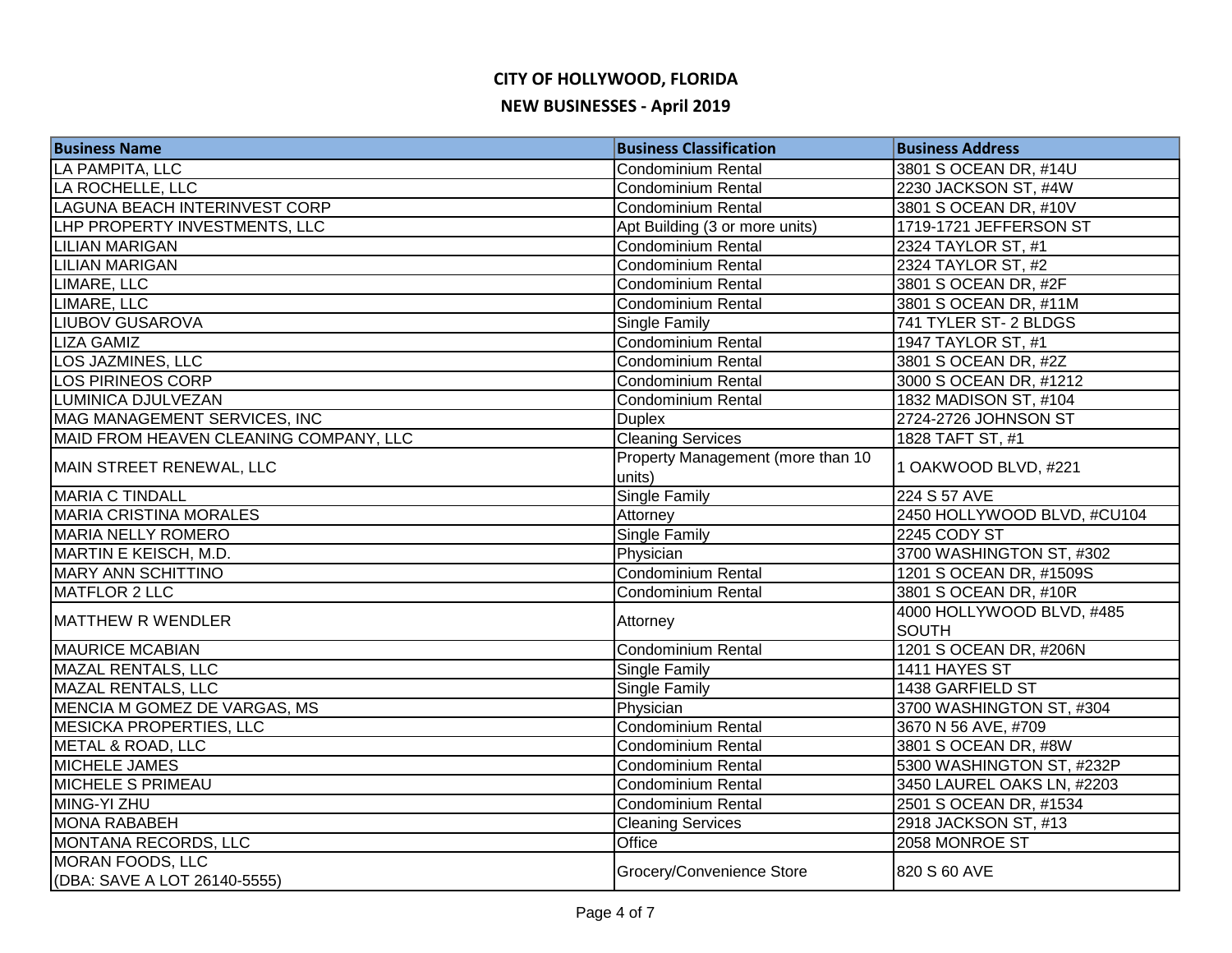| <b>Business Name</b>                            | <b>Business Classification</b> | <b>Business Address</b>     |
|-------------------------------------------------|--------------------------------|-----------------------------|
| <b>MORAN FOODS, LLC</b>                         | Grocery/Convenience Store      | 2420 N DIXIE HWY            |
| (DBA: SAVE A LOT 26342-5291)                    |                                |                             |
| <b>MUNAUF BAKSH</b>                             | Condominium Rental             | 3250 SHERIDAN LN, #116      |
| NADINE GEDEON                                   | Attorney                       | 2450 HOLLYWOOD BLVD, #CU104 |
| NETWORK COMMUNITY DEVELOPMENT & MANAGEMENT, LLC | <b>Cleaning Services</b>       | 6481 PIERCE ST              |
| <b>NEW OAKS CORP</b>                            | <b>Condominium Rental</b>      | 3901 S OCEAN DR, #PH16W     |
| <b>NICHOLAS CATRAMBONE</b>                      | <b>Duplex</b>                  | 1219-1221 N 20 AVE, #1-2    |
| NO WORRIES, INC                                 | <b>Commercial Rental Units</b> | 2219 HAYES ST-2 BLDGS       |
| <b>NORA E LUTFEY</b>                            | Condominium Rental             | 1201 S OCEAN DR, #711N      |
| NW 59 CAPITAL, LLC                              | <b>Duplex</b>                  | 2526 TAYLOR ST-2BLDGS       |
| <b>OFIR CHAZUT</b>                              | Apt Building (3 or more units) | 725 S 20 AVE, #1-4          |
| OL PARTNERS PROPERTIES, LLC                     | <b>Single Family</b>           | 310 N 68 TER                |
| <b>OLGA LOZINSKY</b>                            | Condominium Rental             | 3101 S OCEAN DR, #606       |
| <b>OLIVIER LAMBERT</b>                          | <b>Condominium Rental</b>      | 2731 OCEAN CLUB BLVD, #106  |
| <b>OLYMPUS PROPERTY INC</b>                     | Condominium Rental             | 3801 S OCEAN DR, #11K       |
| <b>ORON UNGER</b>                               | <b>Duplex</b>                  | 1105-1107 S 19 AVE -2 BLDGS |
| <b>PAUL BURNS</b>                               | <b>Retail Store/Stock</b>      | 1940 N 30 RD, BAY 450       |
| PC FAMILY, LLC                                  | Single Family                  | 2111 N 14 TER               |
| PERNIARTS, INC                                  | <b>Retail Store/Stock</b>      | 1940 N 30 RD, BAY 173       |
| <b>PETER C STEELE</b>                           | Acupuncturists                 | 1930 HARRISON ST, #404      |
| PF RENTAL DEVELOPMENT 2019, LLC                 | <b>Single Family</b>           | 5600 FARRAGUT ST            |
| PF RENTAL DEVELOPMENT 2019, LLC                 | Single Family                  | 5606 FARRAGUT ST            |
| PHOENIX DINNING OF HLWD, LLC                    |                                | 404 S STATE ROAD 7          |
| (DBA: DENNY'S OF HLWD 7457)                     | Restaurant/Bar                 |                             |
| PIRKO, LLC                                      | Condominium Rental             | 3801 S OCEAN DR, #12P       |
| PUBLIX SUPER MARKETS, INC                       | <b>Retail Store/Stock</b>      | 1740 POLK ST                |
| <b>RAMON MUNOZ</b>                              | Condominium Rental             | 2324 TAYLOR ST, #9          |
| <b>RAPHAEL STURM</b>                            | Physician                      | 4500 SHERIDAN ST            |
| <b>RAYMOND POLLAK</b>                           | <b>Condominium Rental</b>      | 1201 S OCEAN DR, #710S      |
| <b>REAL SUB, LLC</b>                            | <b>Commercial Rental Units</b> | 1790 SHERIDAN ST-4BLDGS     |
| <b>RENE M CRUZ</b>                              | Condominium Rental             | 1912 MONROE ST, #306        |
| <b>RHONDA BACHMANN</b>                          | <b>Condominium Rental</b>      | 2309 PARK LN, #108          |
| <b>RICHARD I &amp; RUBY KUSHNER</b>             | <b>Condominium Rental</b>      | 1600 S OCEAN DR, #10K       |
| <b>RIGHT AWAY TAX &amp; DOC, LLC</b>            | <b>Tax Services</b>            | 2130 WASHINGTON ST          |
| <b>RK SUPPLY, LLC</b>                           | <b>Distribution Office</b>     | 2840 STIRLING RD            |
| ROGELIO BARROSO                                 | Condominium Rental             | 2641 POLK ST, #9            |
| <b>ROSALIE TASSONE, MD</b>                      | Physician                      | 1005 JOE DIMAGGIO DR        |
| ROSPAS, LLC                                     | <b>Condominium Rental</b>      | 777 N OCEAN DR, #N533       |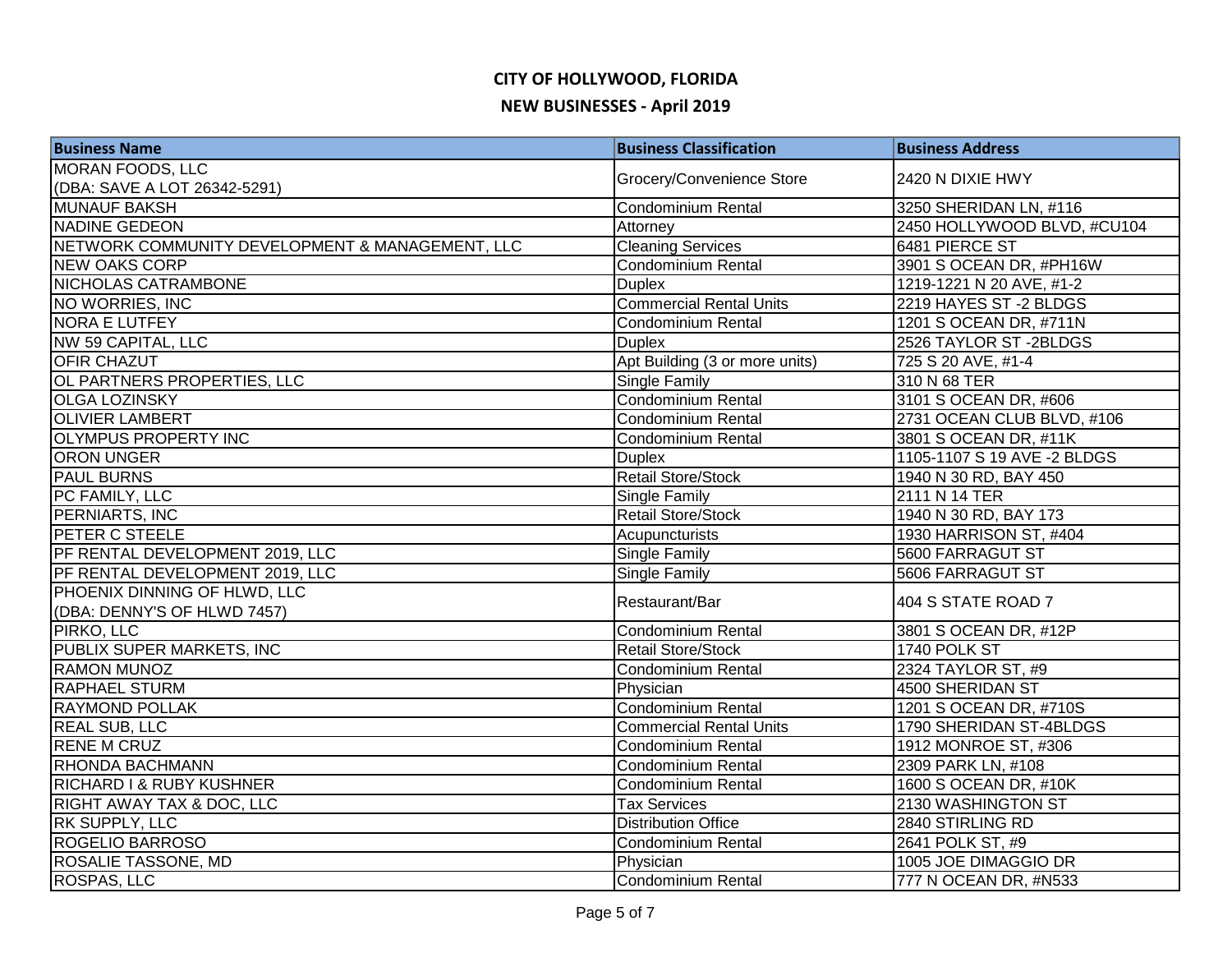| <b>Business Name</b>                  | <b>Business Classification</b>      | <b>Business Address</b>        |
|---------------------------------------|-------------------------------------|--------------------------------|
| <b>RUTH REALTY HOLDINGS, LLC</b>      | <b>Commercial Rental Units</b>      | 4400 SHERIDAN ST               |
| <b>RUTH SILVERBERG</b>                | <b>Condominium Rental</b>           | 1410 S OCEAN DR, #406          |
| SALELLAS MEDIA, LLC                   | Office                              | 1830 RADIUS DR, #204           |
| <b>SANDRA IRENE OLSON</b>             | <b>Condominium Rental</b>           | 5300 WASHINGTON ST, #136H      |
| SAPIEL, LLC                           | <b>Condominium Rental</b>           | 3801 S OCEAN DR, #14P          |
| SATORI ART DECOR, LLC                 | <b>Retail Store/Stock</b>           | 1940 N 30 RD, BAY 334          |
| <b>SCARLET LETTER PRODUCTIONS LTD</b> | Office                              | 530 N 26 AVE                   |
| (DBA: SLUMMING DUCHESS PINK MARKET)   |                                     |                                |
| <b>SCHWEITZER 1994 TR</b>             | Condominium Rental                  | 2900 N OCEAN DR, #302          |
| SEABEACHAY, LLC                       | Restaurant/Bar                      | 1940 N 30 RD, BAY 520, 521-301 |
| SEFOKA RE, LLC                        | Condominium Rental                  | 3801 S OCEAN DR, #10T          |
| <b>SHAHID RANDHAWA</b>                | Physician                           | 3939 HOLLYWOOD BLVD, #2B       |
| <b>SHERRY L GARGANO</b>               | Acupuncturists                      | 3854 SHERIDAN ST, STE A        |
| SMT2107S, LLC                         | Condominium Rental                  | 1201 S OCEAN DR, #2107S        |
| STATEWIDE WASTE MANAGEMENT, LLC       | <b>Waste Collection</b>             | 1049 N 21 AVE                  |
| SUE HEAVEN, LLC                       | Condominium Rental                  | 3801 S OCEAN DR, #11R          |
| SUNNY SIDE IN FLORIDA, LLC            | Apt Building (3 or more units)      | 2847 FILLMORE ST               |
| SUNNY SIDE IN FLORIDA, LLC            | Apt Building (3 or more units)      | 2851 FILLMORE ST               |
| T.I.S.H. FITNESS, LLC                 | <b>Fitness Instruction/Training</b> | 3251 HOLLYWOOD BLVD, #470      |
| (DBA: ORANGETHEORY FITNESS)           |                                     |                                |
| <b>TARA KAI LIV TR</b>                | Condominium Rental                  | 2415 LINCOLN ST, #306          |
| TIARA GIRL, LLC                       | <b>Condominium Rental</b>           | 336 ARTHUR ST, #124            |
| TIDEN INVESTMENT, LLC                 | Condominium Rental                  | 3901 S OCEAN DR, #5V           |
| TOMISACA INVESTMENT BUSINESS, LLC     | Apt Building (3 or more units)      | 1840 TAFT ST                   |
| TOMISACA INVESTMENT BUSINESS, LLC     | Apt Building (3 or more units)      | 1844 TAFT ST, #1-5             |
| TOMISACA INVESTMENT BUSINESS, LLC     | Apt Building (3 or more units)      | <b>1948 FILLMORE ST</b>        |
| <b>TRUE MATCH HANDCRAFT, LLC</b>      | Office                              | 2640 CLEVELAND ST              |
| <b>TRUST FIELD SERVICES, LLC</b>      | Contractor/General                  | 4000 HOLLYWOOD BLVD, #730N     |
| UPICK-IT, LLC                         | <b>Retail Store/Stock</b>           | 1940 N 30 RD, BAY 146          |
| US BANK TRUST NA TRSTEE               | Condominium Rental                  | 1910 N SURF RD, #6             |
| VALERIYA GOLDINA                      | Single Family                       | 854 HOLLYWOOD BLVD             |
| <b>VANCOUVER WAX, LLC</b>             | Cosmetologists/Facials              | 3359 SHERIDAN ST, #B           |
| (DBA: EUROPEAN WAX CENTER)            |                                     |                                |
| VAST INVESTMENTS SOUTH, LLC           | Condominium Rental                  | 1201 S OCEAN DR, #2508S        |
| VAST INVESTMENTS SOUTH, LLC           | Condominium Rental                  | 1201 S OCEAN DR, #2509S        |
| VAST INVESTMENTS SOUTH, LLC           | <b>Condominium Rental</b>           | 1201 S OCEAN DR, #2510S        |
| <b>VINTAGE POPS, LLC</b>              | <b>Retail Store/Stock</b>           | 1940 N 30 RD, BAY 047          |
| <b>VITALI STESIK</b>                  | Single Family                       | 833 WASHINGTON ST              |